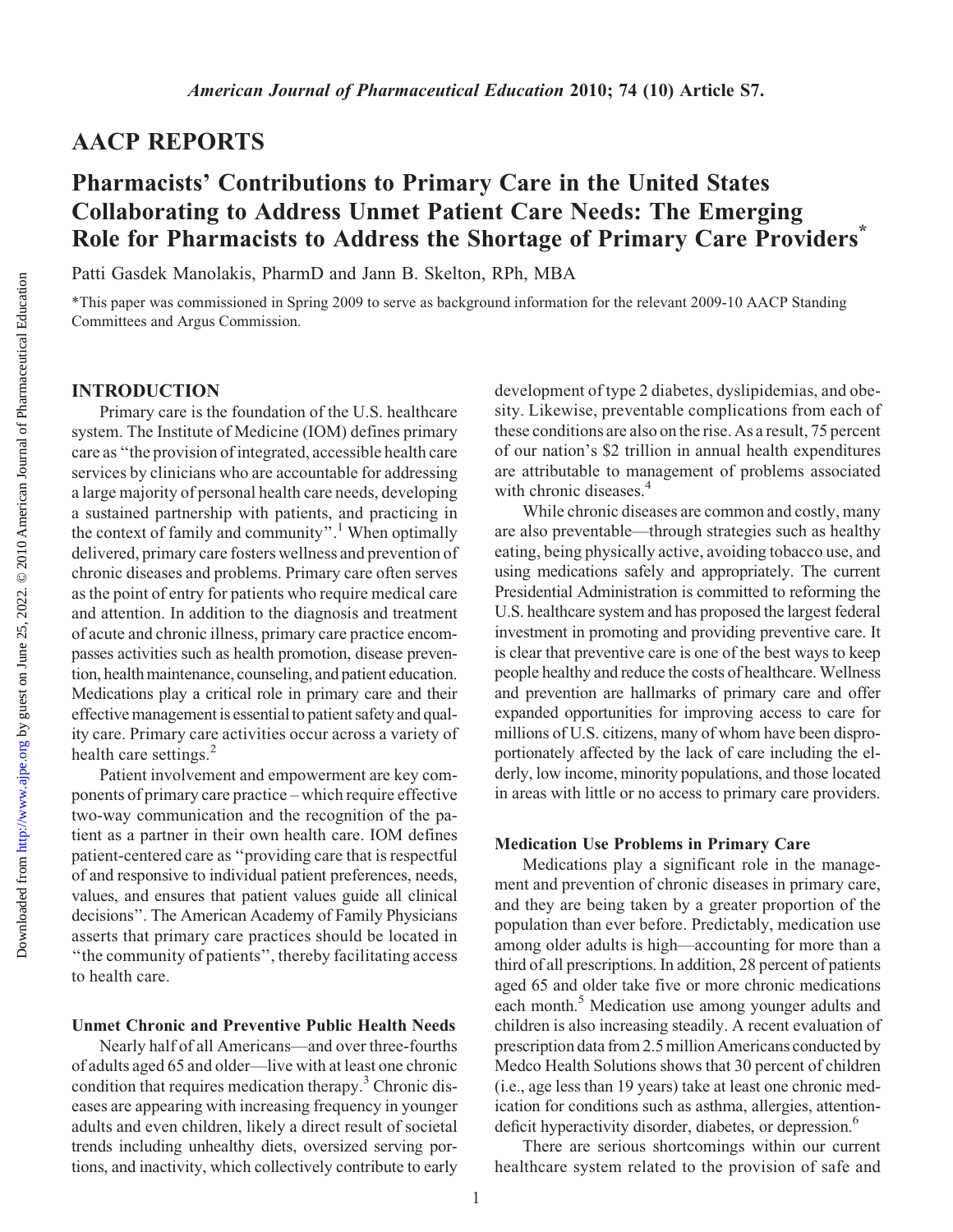effective medication management in primary care. In 2000, the costs of drug-related illness and death in ambulatory care settings alone were estimated at more than \$177 billion.<sup>7</sup> More recently, the persistent and critical unmet medication use support needs have been underscored through efforts by the Institute for Safe Medication Practices  $(ISMP)^8$  and the Institute of Medicine  $(IOM)^9$ . These primary care medication management needs are expected to rise over the coming decades.

The increasing complexity of patients and their treatment regimens in primary care requires access to providers who can manage patients' medication therapy, identify adverse events, and manage drug-related problems. Factors such as increased outpatient surgery, shorter hospital stays and decreased recovery time have contributed to patients accessing the primary care system with more serious health care needs that require more treatment resources and more complicated medication therapy. This demand for more intensive primary care, combined with the role that medications play in quality prevention and primary care treatment, has created an increased demand for accessible healthcare professionals who can fill needed primary care roles. Pharmacists are trained and qualified to help fill these documented gaps in care around medication management in the primary care setting.

In addition, patients' primary care needs also encompass coordination, management, and integration of their chronic disease care following acute episodes, in an effort to prevent disease progression and to optimize outcomes. Several tested models of such care which effectively integrate the competencies of pharmacists serving the role of medication use specialist are described within this paper.

## Case Study: U.S. Department of Veterans Affairs Environment and Patient Access

The Department of Veterans Affairs (VA) is the largest integrated health care provider in the United States. With 600 health care facilities throughout the country, the VA treats more than half a million veterans on an inpatient basis and manages nearly 40 million outpatients each year. The VA has 157 hospitals and over 860 community-based clinics. Each year more than 50 million outpatient visits are made through VA hospitals and clinics, and the VA fills over 100 million prescriptions.

### Roles of the Pharmacist

The VA utilizes pharmacists for traditional dispensing and quality assurance roles as well as roles that reflect the value that a pharmacist's clinical expertise can bring to a patient's health care team. These roles include:

- Provide recommendations to prescribers
- Collaborate with health care teams (inpatient and ambulatory care settings)
- Prescribe under protocol (e.g., anticoagulation, hypertension, dyslipidemia, diabetes, heart failure, pain, psychiatry, transplantation) and assist patients in achieving the goals set by their physician
- Provide preventive medicine in the areas of immunizations, smoking cessation, polypharmacy assessment, and medication reconciliation
- Participate in the VA's home-based primary care/geriatric care program
- Play a critical role in health information technology by establishing file structure, clinical guidelines and pathways, and prescribing templates to assist providers in being more efficient and improving medication safety
- Manage the VA Drug Formulary

## Outcomes of Care

When provided the opportunity to offer their clinical expertise, pharmacists can improve care and reduce costs. Examples of outcomes delivered by VA pharmacists include:

- The economic benefit of clinical pharmacy services far exceeds the costs of providing the service, regardless of practice setting. For every \$1 invested in clinical pharmacy services, more than \$4 in benefit is seen. By extrapolating the average salary data for pharmacists, VA expects to see a \$368,000 savings benefit from providing clinical pharmacy services for each clinical pharmacist. (Patel RJ et al. Am J Managed Care. 1999; 5:465-74.)
- $\bullet$  A review of 600 pharmacist recommendations in the outpatient, inpatient, and nursing home settings found that 92 percent of recommendations were accepted by providers. This led to improved clinical outcomes in over 30 percent of the patients in each setting and avoided harm in 90 percent of the cases. Overall mean cost avoidance for all 600 recommendations was \$700 each, with a total savings of \$420,155. (Lee et al.  $AmJ$ Health-Syst Pharm. 2002; 59:2070-7.)
- At the San Diego VA facility where pharmacists actively help manage medication therapy, patient outcomes are better than those reported for patients covered by Medicaid, Medicare, or commercial plans. In 2007, 62 percent of VA patients met goal for low-density lipoprotein cholesterol (LDL-C) as compared to Medicaidreported measures of only 36 percent in 2006. Sixteen percent of VA patients with diabetes exhibited poor control of their HbA1c versus 49 percent of patients reported by Medicaid in 2006.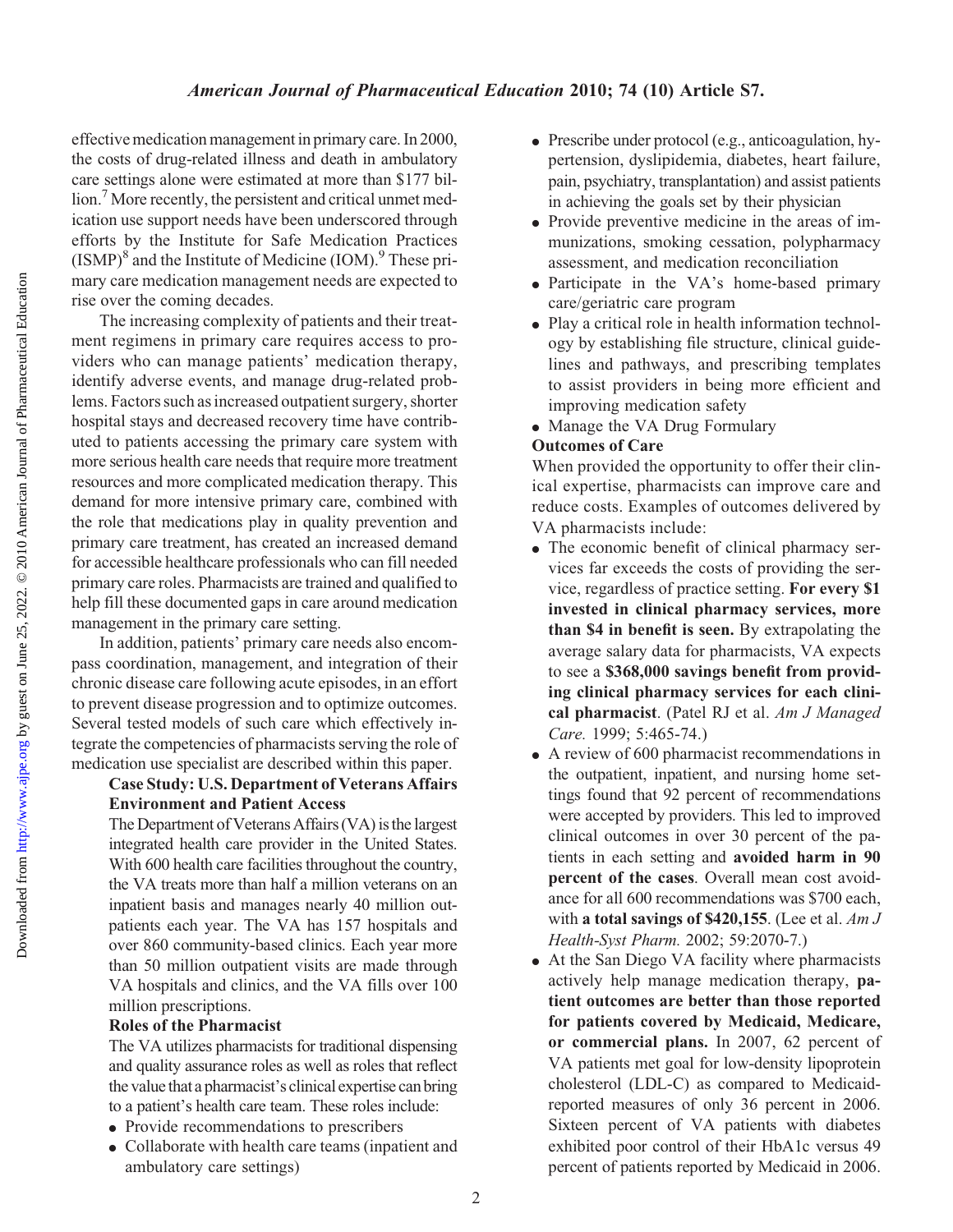Sixty-four percent of patients with diabetes in the VA system had controlled cholesterol, as compared to 31 percent in Medicaid. Of VA patients, 76 percent had controlled blood pressure, versus 53 percent of Medicaid patients, 47 percent of Medicare patients, and 60 percent of patients in commercial plans, according to 2006 HEDIS data. (Morreale AP. Role and impact of VA pharmacists in creating a cost effective healthcare system. Presentation to the U.S. Senate Health Education Labor & Pensions Committee; March 31, 2009.)

 $\bullet$  Estimates of a 2007 pharmacist-run smoking cessation program show a 16 percent quit rate with annual savings of \$691,200 and a net cost benefit to VA of \$551,200.

### Understanding the Current Primary Care Workforce Challenges

Currently, physicians are the cornerstone of the primary health care system, with support from other providers such as nurse practitioners (NPs) and physician assistants (PAs). Physicians practicing in primary care comprise one-third of the U.S. physician workforce yet are responsible for more than half of all patient visits. During the past decade, the number of generalist physician graduates has fallen by 22 percent, and this decline continues as medical school graduates increasingly enter more lucrative specialties and subspecialties. The proportion of newly graduated U.S. medical students who choose primary care as a career has declined by 50 percent since  $1997^{10}$  and a recent study of 1,200 graduating medical students found that only 2 percent planned to work in Internal Medicine.<sup>11</sup> Fueling the shortage of physicians in primary care are medical training and education programs that remain primarily hospital-focused with minimal exposure to ambulatory, rural, and primary outpatient care settings. This lack of exposure contributes to diminished interest in primary care practice among recent medical school graduates. $^{12}$ 

At the same time there are decreasing numbers of physicians entering primary care, the U.S. population is increasing by one percent each year, with the aging baby boomer generation set to double the number of Americans 65 years and older by  $2025$ .<sup>13</sup> With these population growth trends, the shortage of primary care providers is even more critical and is projected to exceed 44,000 by 2025.<sup>14</sup> Currently, it is estimated that over 56 million Americans lack adequate access to primary health care because of shortages of primary care physicians in their communities.15

In the mid-1960s physician assistant and nurse practitioner education programs were established to address the primary care physician shortage identified at that time. However, the demand for primary healthcare services is outpacing the available supply of all primary care providers. The existing supply is insufficient and providers are not evenly distributed, resulting in areas throughout the U.S. where patients have no access to a primary care provider.15 These realities have resulted in emergency rooms being overwhelmed with patients requiring crisis health management for largely preventable problems because they are without regular preventive, primary care.

The need for expanded access to primary care forces us to look more broadly within the healthcare system to identify opportunities to expand capacity to provide quality primary and preventive care services. Solutions will require creative ways of looking at the healthcare system that are inclusive of all licensed primary care providers and focus on providing the highest quality of care to all patients. This care must be delivered by interprofessional teams, utilizing advanced informatics, and positioned on a base of quality improvement. Key questions must be answered. Where in the U.S. healthcare system do untapped resources exist? How can health professionals-in-training be recruited into primary care? Are there other health care professionals within our system who can provide some of these primary care services to increase access to quality care, improve outcomes, and decrease costs?

#### Expanding Capacity to Meet Demand: Pharmacists Can Help Solve the Primary Care Crisis

The public health problems caused by the expanding gap between the supply of primary care providers and the demand generated through unmet patient needs are formidable and will not be solved by a single profession. The issues are complex and will require concerted, collaborative efforts to identify solutions and provide high quality, team-delivered primary care. Each profession must do their part. In assessing the functions and areas of deficiency in primary care practice, and thinking critically about untapped resources, pharmacists emerge as a potential resource to increase access to primary care and address one of the most challenging aspects of patient care – appropriate medication management.

An important discussion published in JAMA focuses on the importance of primary care teams in improving public health. The article states:

The IOM has called for A New Health System for the  $21^{st}$  Century for primary health care teams to play a central role in the care of patients. The quantum leap in the complexity of tasks prevents physicians alone from coping with the scope of practice. The imperative of cost containment leads provider organizations to favor lower paid clinicians over physicians. The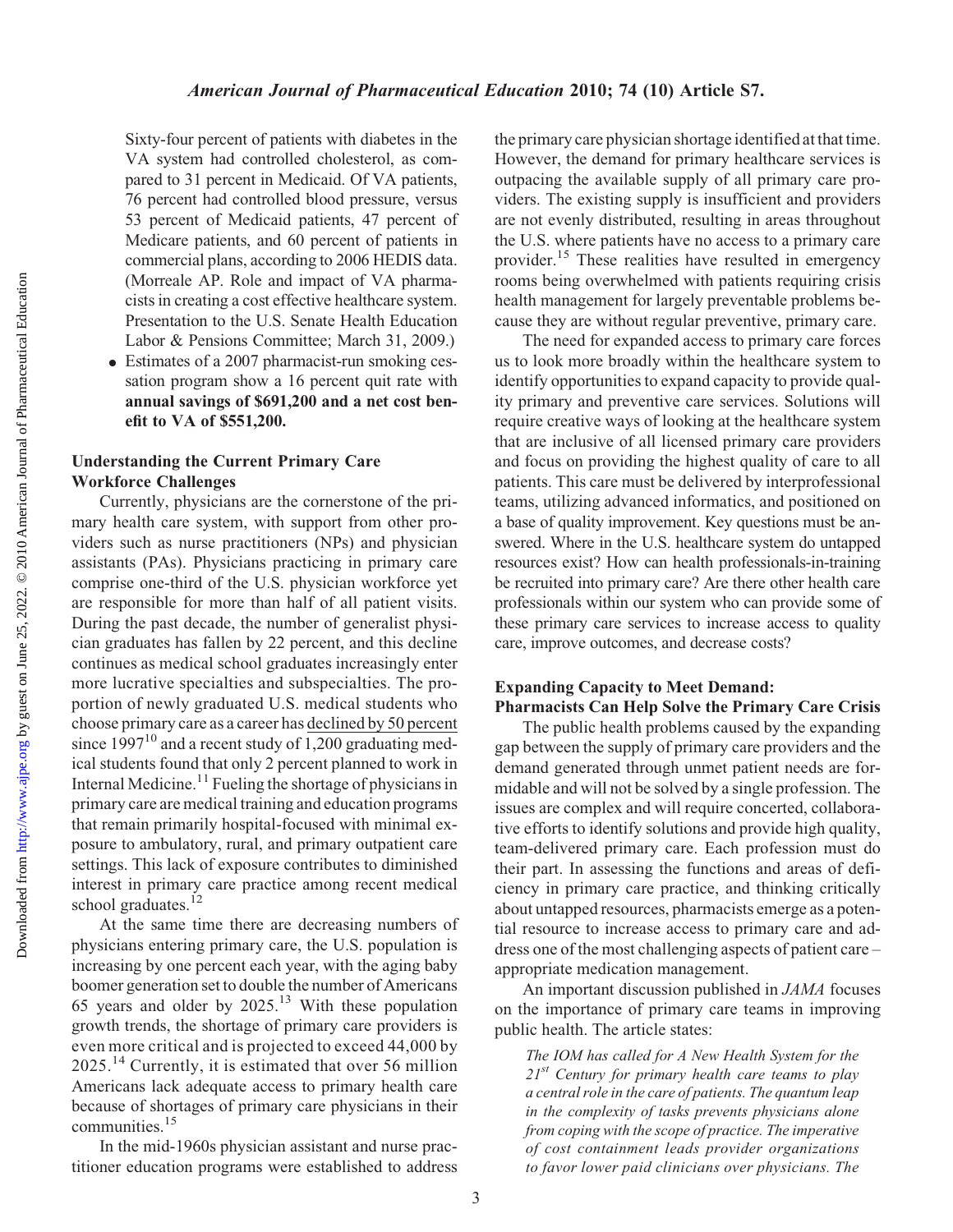demand for quality encourages primary care to add caregivers with skills that physicians may not possess.<sup>1</sup>

Each health professional on the healthcare team brings a core set of skills and training to provide primary care services that directly impact quality and costs of care for patients. This care must be coupled with improved communication and collaboration among all members of the healthcare team. Studies have demonstrated that in settings where physicians and non-physician professionals work together as teams, patients have improved outcomes.16

## Case Study: Kaiser Permanente Colorado Environment and Access to Patients

Kaiser Permanente Colorado is an integrated nonprofit health care delivery system caring for approximately 480,000 members in the Denver/Boulder metropolitan area. The pharmacy department operates approximately 26 outpatient, specialty, and satellite pharmacies.

## Roles of the Pharmacist

The Kaiser Permanente Colorado Region Pharmacy Department is recognized nationally for expanding the roles of pharmacists. The pharmacy department comprises services which are integrated to provide comprehensive care through the appropriate use of medications. Roles of these pharmacists include:

- <sup>d</sup> Collaborate with health care teams and provide medication-related recommendations to prescribers
- Assist patients in achieving the goals set by their physician with specialized pharmacy services in infectious disease, mental health, oncology, palliative care, solid organ transplant, cardiovascular disease, and anticoagulation
- Provide preventive care in the areas of immunizations, smoking cessation, and medication therapy management
- Provide up-to-date drug information to health care providers in the medical offices and provide feedback regarding cost-effective prescribing
- Participate with physicians in regional guideline development and work with other Kaiser Permanente regions to develop interregional guidelines for appropriate drug use

## Outcomes of Care

Examples of outcomes delivered by pharmacists in Kaiser include:

<sup>d</sup> Kaiser Permanente Colorado Region manages the largest anticoagulation service in the nation, providing care to more than 6,500 patients. Physician-approved guidelines and telepharmacy are used to provide care to this large volume of patients. Pharmacists provide comprehensive anticoagulation services, including outpatient management of approximately 300 episodes of deep vein thrombosis (DVT) each year; prevention and treatment of venous thromboembolism in roughly 12 high-risk pregnancies annually; prevention of DVT following orthopedic surgery; management of anticoagulation therapy in more than 100 patients residing in 50-plus nursing homes; management of excessive anticoagulation; and interruption of anticoagulation therapy for invasive procedures. These programs have saved over 300 lives since its inception in 1996 through reduced bleeding complications and adverse events. (Helling et al. J Am Pharm Assoc. 2006;46:67-76.)

- The Kaiser Clinical Pharmacy Cardiac Risk Service (CPCRS) provides care to patients with coronary artery disease (CAD). The focus of the service is the long-term management of patients to ensure that appropriate lipid-lowering and antihypertensive medications are initiated, doses adjusted, and follow-up laboratory tests are completed to achieve low-density lipoprotein cholesterol (LDL-C) and blood pressure goals. The service is delivered to approximately 11,000 patients annually. A retrospective evaluation of lipid control in 8,014 patients showed that lipid screening had been completed in 97 percent of patients in this study. Of those patients screened, 92 percent had LDL-C levels less than 130 mg/dL, and 73 percent had LDL-C levels less than 100 mg/dL. Based on the results of published clinical trials, these outcomes translate into a 30 percent reduction in the recurrence of CAD complications for the Kaiser Permanente Colorado Region, saving more than \$9 million in hospitalizations and procedures over a 6-year period. (Helling et al. J Am Pharm Assoc. 2006;46:67-76.)
- <sup>d</sup> A patient-focused Clinical Pharmacy International Travel Clinic (CPITC) advises patients traveling to international destinations. Approximately 9,500 telephone consultations are provided to members traveling abroad each year. Clinical pharmacists discuss personal behavior measures that can help avoid traveler's diarrhea and mosquito-borne diseases such as malaria. In addition, detailed information is provided on vaccines that may be needed to protect travelers. Pharmacists also schedule necessary travel-related vaccination appointments for members in the Colorado Region. (Helling et al. J Am Pharm Assoc. 2006;46:67-76.)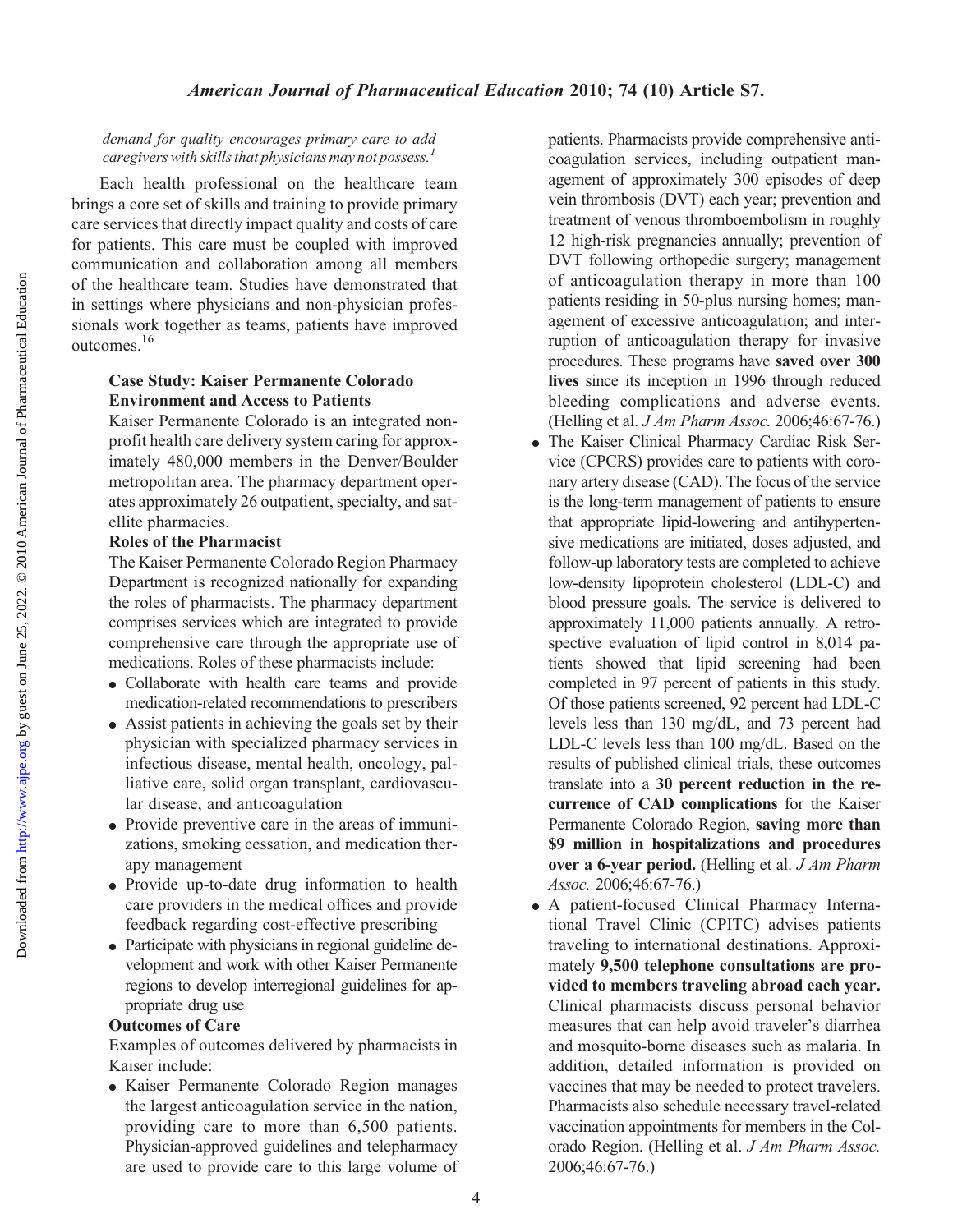# Current Preparedness All health professionals are shifting to embrace the core educational competencies outlined by IOM in Health Professions Education: A Bridge to Quality.<sup>17</sup> These competencies state that all health professionals should be educated to deliver patient-centered care as members of an interdisciplinary team, emphasizing evidence-based practice, quality improvement approaches, and informatics.<sup>17</sup>

Efforts to incorporate a core set of competencies across all professions are underway, yet are complex and will require further alignment in training, accreditation, licensing, and certification processes. Under current systems, it is not possible for traditional education to deliver the number of health professionals in all disciplines to provide required care. Cooperation and collaboration must occur on the national, state, and local levels to support required expansion of access. These efforts must be pursued in a collaborative, non-competitive manner that places the needs of the patient as the primary focus and enables the provision of true team

delivered care. Physician assistants (PA) and nurse practitioners (NP) are formally recognized primary care providers and in many primary care practices work collaboratively with physicians. These professionals have significantly expanded the primary care capacity and access in the U.S over the past 40 years. PAs practice in collaboration with and under physician supervision, although many exercise autonomy in clinical decision making.18 NPs also practice through collaborative practice agreements or under some level of physician supervision in most states. In 22 percent of states, NPs have authority to practice independent of physician involvement.<sup>19</sup>

Pharmacists are the most accessible and frequently visited members of the healthcare team. Many pharmacists have established practices in primary and ambulatory care settings, working in teams to provide medication therapy management and chronic and preventive care to patients. Pharmacists are clinically trained at the doctoral level, educated in pathophysiology, pharmacology, therapeutics, clinical problem solving, medication use, and laboratory monitoring. They contribute skills as strong patient educators, patient coaches, and the most extensive knowledge and training in medication use, management, and problem-solving of any member of the healthcare team. Furthermore, pharmacist experiential training is comprised of significant practice experiences rooted in primary and ambulatory care, community health, and long-term care.

In 2004, the American Association of Colleges of Pharmacy revised and released the CAPE Educational Outcomes which outlined target areas toward which the evolving pharmacy curriculum should be aimed. The CAPE

Outcomes have since been incorporated into the ACPE Accreditation Standards and Guidelines for the Professional Program in Pharmacy Leading to the Doctor of Pharmacy Degree. These educational outcomes include:

- Provide pharmaceutical care in cooperation with patients, prescribers, and other members of an interprofessional health care team based upon sound therapeutic principles and evidence-based data, taking into account relevant legal, ethical, social, economic, and professional issues, emerging technologies, and evolving pharmaceutical, biomedical, sociobehavioral, and clinical sciences that may impact therapeutic outcomes.
- Manage and use resources of the health care system, in cooperation with patients, prescribers, other health care providers, and administrative and supportive personnel, to promote health; to provide, assess, and coordinate safe, accurate, and timesensitive medication distribution; and to improve therapeutic outcomes of medication use.
- Promote health improvement, wellness, and disease prevention in cooperation with patients, communities, at-risk populations, and other members of an interprofessional team of health care providers.

The result of these processes ensures that pharmacists are trained and qualified to:

- Manage complex drug therapy and make recommendations for initiation, modification and termination of therapy
- Obtain medical histories
- Perform health screening and prevention assessments and evaluations
- Perform and interpret diagnostic and laboratory studies
- Counsel and teach health and nutrition
- Screen and refer patients to specialists and other health care providers
- Provide education to allow patients to make decisions about their own health
- <sup>d</sup> Pharmacists are increasingly being integrated into these primary care teams, in family practice settings, ambulatory care clinics and communitybased locations.

A comparison of the educational competencies of NPs, PAs, and PharmDs reveals much commonality, with more intensity in therapeutics for pharmacists and more emphasis on diagnostic skills for the NPs and PAs. This creates a solid foundation for building integrated, teamoriented approaches to patient care.

A recent article in the Canadian Family Physician examined the perspectives of family physicians to the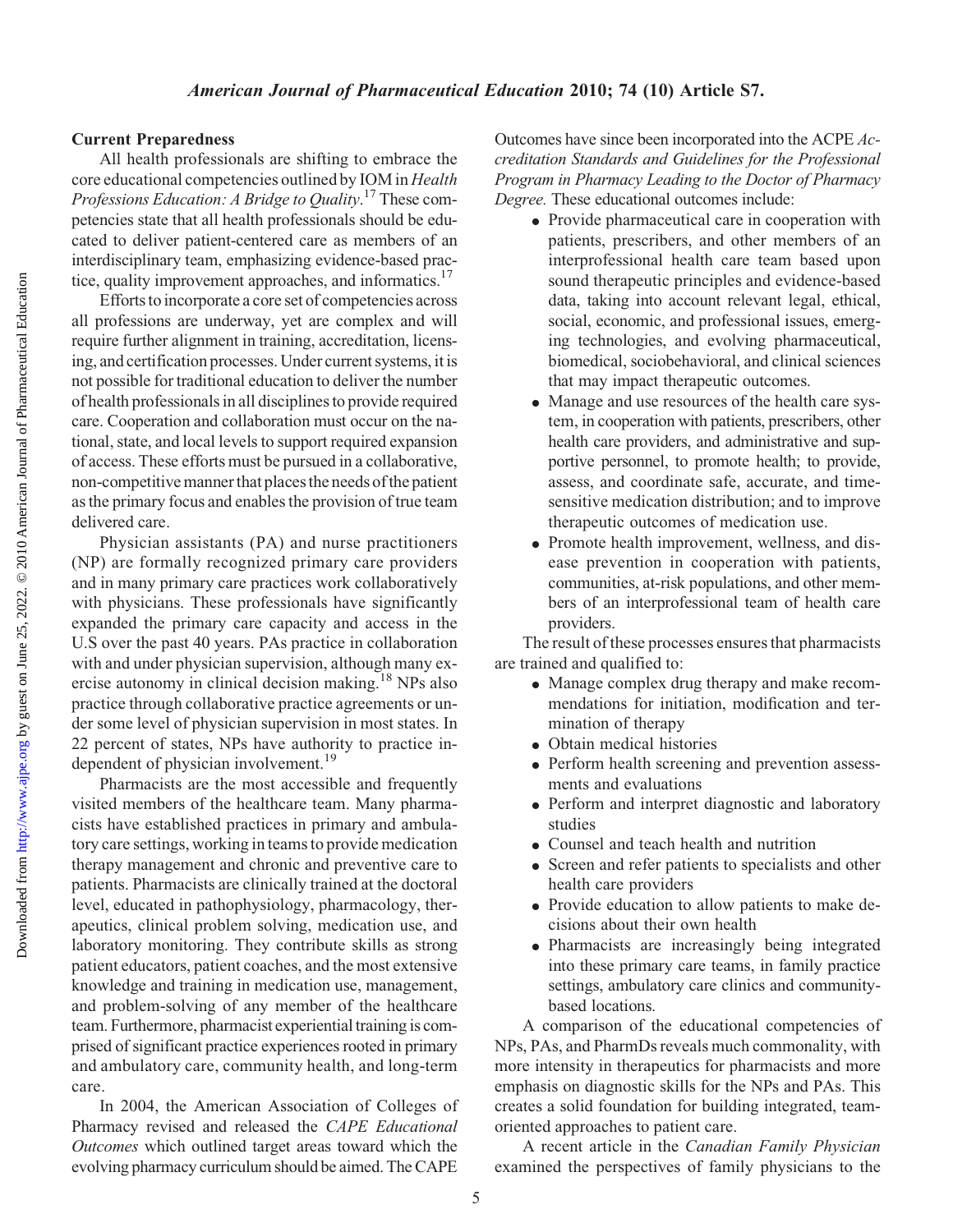#### American Journal of Pharmaceutical Education 2010; 74 (10) Article S7.

inclusion of a pharmacist in their collaborative practice. Although operational and practice integration challenges were recognized, the clinical benefits cited included access to colleagues with reliable drug information, fresh perspectives, and increased security in medication prescribing.<sup>20</sup>

Patients with a broad range of diseases and conditions are managed by pharmacists practicing in primary care. Many of these conditions coexist and thus require complicated medication therapy and other interventions. To effectively care for these complex patients and take responsibility for achieving intended therapeutic outcomes, pharmacists rely on a strong knowledge and experience base. Numerous scientific publications have conclusively demonstrated dramatic reductions in morbidity and mortality that pharmacists practicing in primary care can have on patient populations afflicted with chronic diseases such as asthma, diabetes, hepatitis C, hyperlipidemia, hypertension, chronic kidney disease, and HIV, among others.21-28

#### Regulatory Barriers for Pharmacists

We do not assert that all pharmacists will be motivated to seek proficiency in the skills required to become a primary care provider, nor could the health care system afford a global shift away from the role that many pharmacists play in the provision of medications. However, some pharmacists will look to expand their care role, and their background provides a strong foundation from which to build competence in physical assessment and diagnostic skills that will complement their expertise in managing complex medication therapies for their patients. A significant barrier to the ability to the deliver this care is imbedded in pharmacist practice laws and regulations.

#### Scope of Practice

State laws regulate the professional practice of NPs, PAs, and pharmacists. Levels of authority and autonomy and practice roles vary from state to state. Physician assistants in all states work in collaboration with and under supervision of a physician. The requirements for collaboration and supervision might be met in one state by being accessible by phone, yet in another state the physician would have to be on-site. State laws also differ in the latitude provided for physician delegation of responsibility and authority to PAs.29 [Note: According to the February 2010 Pearson Report in the American Journal for Nurse Practitioners, there are 15 states including the District of Columbia that allow NPs to prescribe, including controlled substances, without any physician involvement. There are 23 states that allow NPs to diagnose without any physician involvement.]

State laws regulating nurse practitioner practices vary more widely than those for PAs. Some states require NPs to be in collaborative practices with physicians and/or provide care under physician supervision for practice and prescribing authority. State practice acts in eleven states permit NPs to practice as fully independent primary care providers, independent of physician collaboration or supervision.<sup>19</sup>

In forty-five states and the territory of Guam, pharmacists are authorized to enter into collaborative drug therapy management (CDTM) with physicians. In a few states, pharmacists have varying degrees of prescriptive authority. CDTM is a team approach to healthcare delivery that seeks to maximize the expertise of the pharmacist and the physician in order to achieve optimal outcomes through appropriate medication use and enhanced patient-care services. CDTM is most commonly provided under mutually agreed upon practice protocols and guidelines. CDTM activities include, but are not limited to, the following pharmacist activities $^{30}$ :

- $\bullet$  Initiating, modifying, and monitoring a patient's drug therapy
- Ordering and performing laboratory and related tests
- Assessing patient response to therapy
- Counseling and educating patients about their medications
- Administering medications

A successful example of how changes in scope of practice can impact the care of patients is the provision of immunizations. In 2009, more than 40,000 pharmacists have received formal training and recognition as providers of a wide range of immunization services; 49 states have adopted laws and regulations that permit pharmacists to administer vaccines. This has resulted in millions of patients receiving pharmacist-delivered immunizations each year. State-based scope of practice laws and regulations must be updated to allow CDTM and immunizations in all U.S. states and territories.

#### Access to Health Information

To provide quality, comprehensive primary care, all members of the healthcare team must have access to complete patient information, medical and medication histories, lab studies, results of diagnostic evaluations, and other relevant data. Currently, effective systems do not exist to share patient records and information between different healthcare sites and/or healthcare professionals. As e-prescribing, electronic medical records, and other technological advances are implemented and integrated, patients will have increased access to primary health care providers for diagnosis, monitoring, and triage. In addition, telemedicine applications can be used to increase access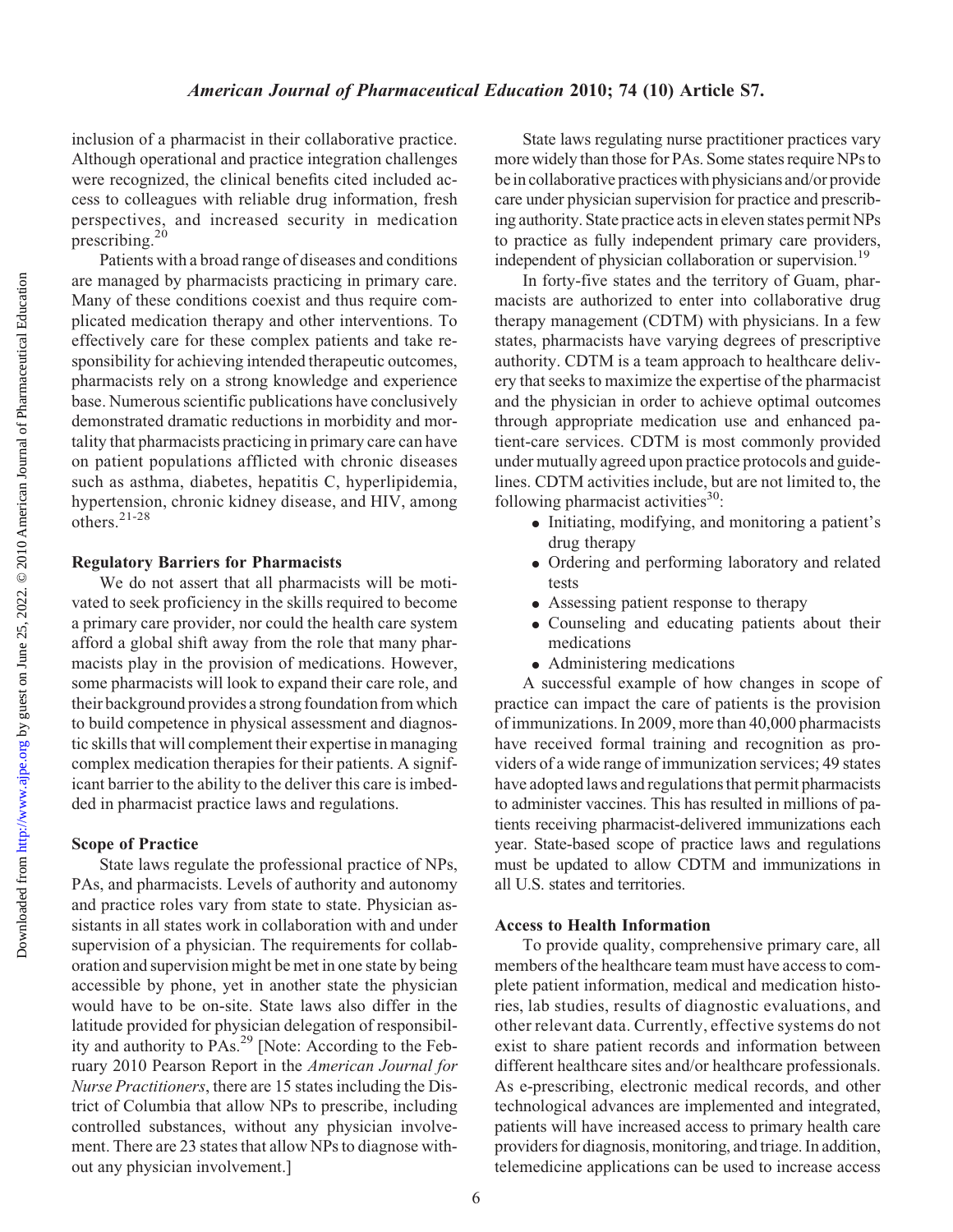to care for underserved populations, particularly in the short term while geographic access remains unresolved. Some of the patient benefits of telemedicine include:

- Increased access to healthcare when care cannot be provided locally
- Reduced patient costs for travel
- Reduced absences from school and work to go to medical appointments
- <sup>d</sup> Health system efficiencies and potential cost savings from improved care management and coordination
- Local economic gains as residents remain in the community for care
- On-site delivery of health education for schools, community centers, and clinics

State regulations must be structured to permit and easily adapt to changes in technology that can improve the care of patients and the communication between health care providers.

## Case Study: Ukrop's Pharmacies Environment and Access to Patients

Ukrop's Pharmacy and Wellness Centers offer health care screenings, medication therapy management services, disease management, and patient education programs in the community grocery-store setting. Ukrop's maintains 24 pharmacies and 21 Wellness Centers throughout the greater Richmond, Virginia area, most of which serve a suburban population.

## Roles of the Pharmacist

Ukrop's Pharmacy utilizes pharmacists for traditional dispensing roles as well as practice roles that reflect the value of accessible clinical services to patients. Ukrop's pharmacists serve in the following roles:

- Provide recommendations to prescribers
- Develop and manage clinical practice programs and collaborate with the patient's healthcare team to manage hypertension, dyslipidemia, asthma, diabetes, osteoporosis, and support patient in their smoking cessation efforts
- Provide preventive care by administering vaccines and conducting pre-travel health programs that include vaccinations
- Provide in-depth patient education for patients with chronic diseases, including appropriate use of their medications and how to engage in wellness and prevention activities
- Deliver medication therapy management services Outcomes of Care

Examples of outcomes delivered by Ukrop's pharmacists include:

<sup>d</sup> In 2008, Ukrop's Pharmacy Immunization Program was recognized by the American Pharmacists

Association (APhA) Foundation with the Pinnacle Award Group Practice-Health System-Corporation Award. This award recognizes and celebrates significant contributions to the medication use process. The Ukrop's Pharmacy immunization program was started in 1998 and has grown from the provision of influenza and pneumococcal vaccines for adult patients to immunizations across the lifespan and a comprehensive pre-travel medicine program. Since starting the program, Ukrop's pharmacists have administered over 200,000 immunizations including a program called Shots for Tots that has provided immunizations to 2,500 children, of whom 90-95 percent are uninsured.

• In patient populations at risk for osteoporosis, pharmacists identify, educate, and refer patients through pharmacy-based bone mineral density screening. Pharmacy-based osteoporosis screening with referral and follow-up is provided to consumers who respond to screening promotions. Initial screening is followed by provision of collaborative community health management services focused on osteoporosis monitoring and management. In one published study, Ukrop's pharmacists screened 532 patients and were able to contact 305 of these patients for follow-up interviews 3 to 6 months later. The stratification for risk of fracture was 37 percent, high risk; 33 percent, moderate risk; and 30 percent, low risk. A total of 78 percent of patients indicated that they had no prior knowledge of their risk for future fracture. In the moderate- and high-risk categories, 37 percent of patients scheduled and completed a physician visit, 19 percent had a diagnostic scan, and 24 percent of those patients were initiated on osteoporosis therapy subsequent to the screening. (Goode J et al.  $J \, Am$ Pharm Assoc. 2004; 44; 2:152-60.)

## Implications, Questions, and Conclusions

The increasing complexity of patients and their treatment regimens in primary care requires access to providers who can manage patients' medication therapy, identify adverse events, and manage drug-related problems. Pharmacists are trained and qualified to provide the required care around medication management in the primary care setting and have clearly demonstrated their abilities to improve outcomes. An effort to open avenues for pharmacists to assume primary care provider roles would have implications to a wide variety of stakeholders.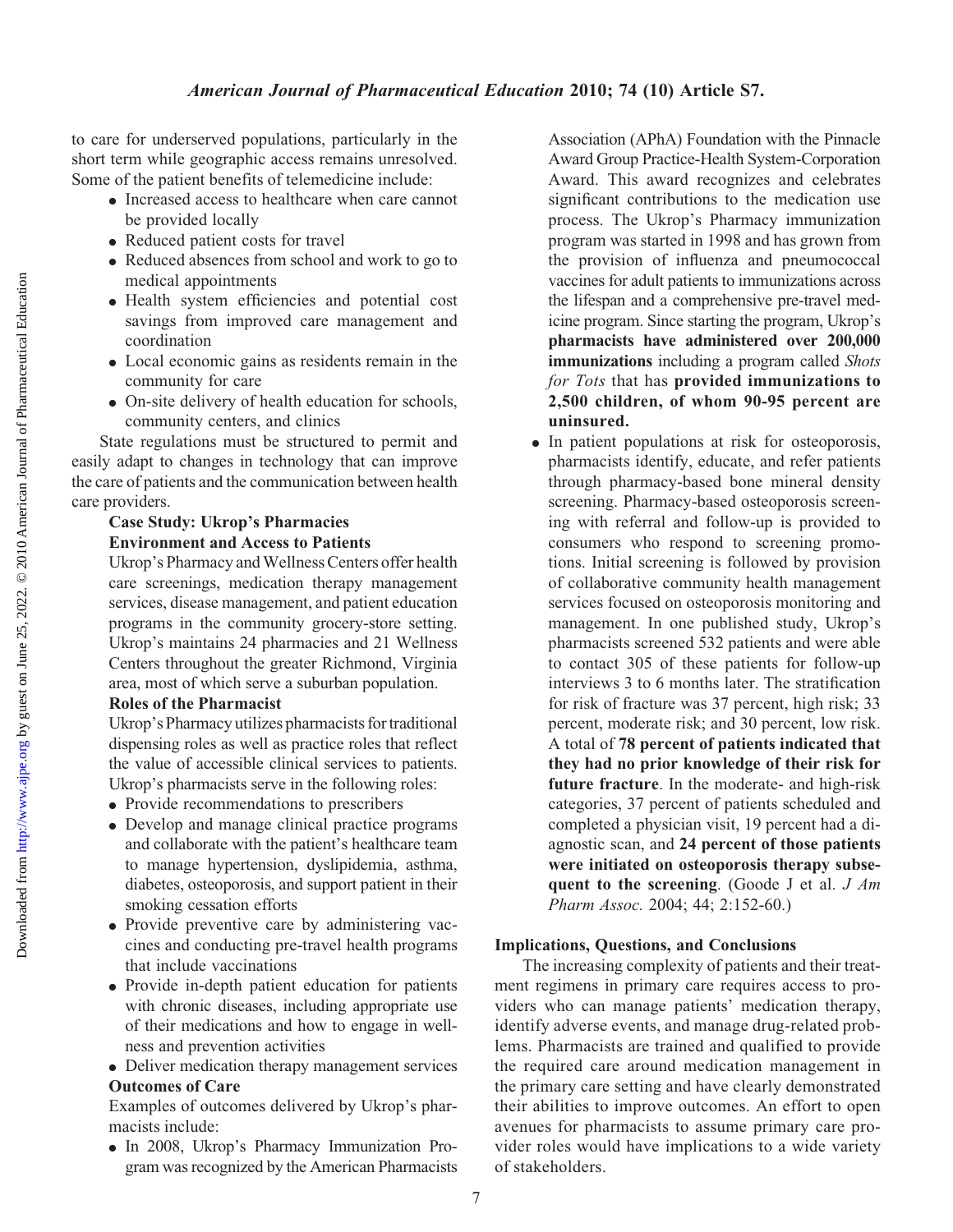Pharmacists would have new opportunities to acquire additional skills and apply their knowledge and expertise through the direct delivery of primary care services to their patients. Some in the profession might not embrace this expanded role. Consideration should be given to market-driven pressures and possible influence on employer demands for pharmacists with added credentials in primary care. How would such a change affect the current pharmacist shortage? What role might certified pharmacy technicians have in expanding capacity for pharmacists to engage in primary care provider (PCP) functions?

Other PCPs may perceive such a move by pharmacists as threatening. Communication efforts must include messaging that pharmacist PCPs would work in collaboration to help solve the primary care shortage and add needed drug therapy expertise and ready accessibility to the team. Pharmacy's efforts would be complementary to those of other health professions, not competitive.

Pharmacy educators and academic administrators must determine the core elements of education and training to fill gaps for pharmacists to serve as PCPs. As providers of entry-level and post-graduate degree programs, academic pharmacy needs to determine whether and how additional training would be integrated into doctor of pharmacy programs (e.g., via required course content, electives, extended dual degree/certificate options). Implementation would also provide opportunities for conducting practicebased education programs or offering graduate coursework to practicing pharmacists. The impact on faculty resources, where many shortages already exist, would also require assessment.

Questions: How would entry-level education and/or post-graduate training adapt to prepare pharmacists to assume these additional responsibilities? What partnerships with other health professions education programs might be forged to collectively meet the educational needs and demands amidst faculty shortages in health professional education programs?

State and Federal Legislators and State Boards of Pharmacy. State pharmacy practice acts require amendments to expand the scope of practice for pharmacists or a subset of pharmacists. In addition, parameters for licensure must also be defined and regulated.

Examination Boards. Possible implications to the National Association of Boards of Pharmacy and Board of Pharmaceutical Specialties (BPS) would revolve around any potential respective roles in testing and evaluating pharmacist competence related to primary care services. What would this credential be and how would competence be measured? How would it relate to current licensure exams, BPS specialties and/or specialty exams?

The healthcare system would benefit through expansion of the primary care workforce, greater access, and improved public health. Mechanisms are already in place for pharmacist recognition as providers; pharmacists are recognized through payer systems as providers through billing for Medicare Part D Medication Therapy Management, Part B, and other programs. How would payment systems have to change to support this practice model?

In the context of healthcare reform, federal legislators should consider funding education of pharmacists to rapidly and effectively expand the workforce and distribution of PCPs. In addition, collaborative demonstration projects aimed at preparing practicing pharmacists to assume PCP functions should also be funded. In supporting legislation, regulation, and/or demonstration projects that address patient-centered primary care, consideration should be given to primary care projects that give special attention to the support of providers who provide care for patients who would not otherwise have access to care and which allow all licensed PCPs to serve in this role.

The primary care inadequacies in the U.S. have reached crisis proportions and are steadily intensifying. A multifaceted, interprofessional effort will be required to meet the primary care needs of all Americans now and over the coming decades. Today, pharmacists can contribute immediate solutions through efforts to enhance management of medications, identify and solve drugrelated problems and ADEs, and help patients achieve intended outcomes. As a profession, pharmacy must do its part in helping to address the primary care shortage and expand geographic distribution to improve access to quality healthcare for all Americans. A comprehensive and concerted effort should be undertaken to explore strategies and tactics for preparing pharmacists to assume primary care provider roles to effectively, safely, and rapidly help to meet the increasing, unmet public health needs of society.

#### **REFERENCES**

1. Donaldson MS, Yordy KD, Lohr KN, Vanselow NA, eds. Primary Care: America's Health in a New Era. Washington, DC: National Academy of Science; 1996.

2. American Academy of Family Physicians. Recommended curriculum guidelines for family medicine residents: health promotion and disease prevention. Accessed at http://www.aafp.org/ online/etc/medialib/aafp\_org/documents/about/rap/curriculum/ health\_promotion\_and.Par.0001.File.tmp/Reprint267.pdf. March 20, 2009.

3. Centers for Disease Control and Prevention National Center for Chronic Disease Prevention and Health Promotion. Available at: http://www.cdc.gov/nccdphp/. Accessed July 1, 2008. 4. Centers for Disease Control and Prevention. Chronic Disease Prevention and Health Promotion: Chronic Disease Overview.